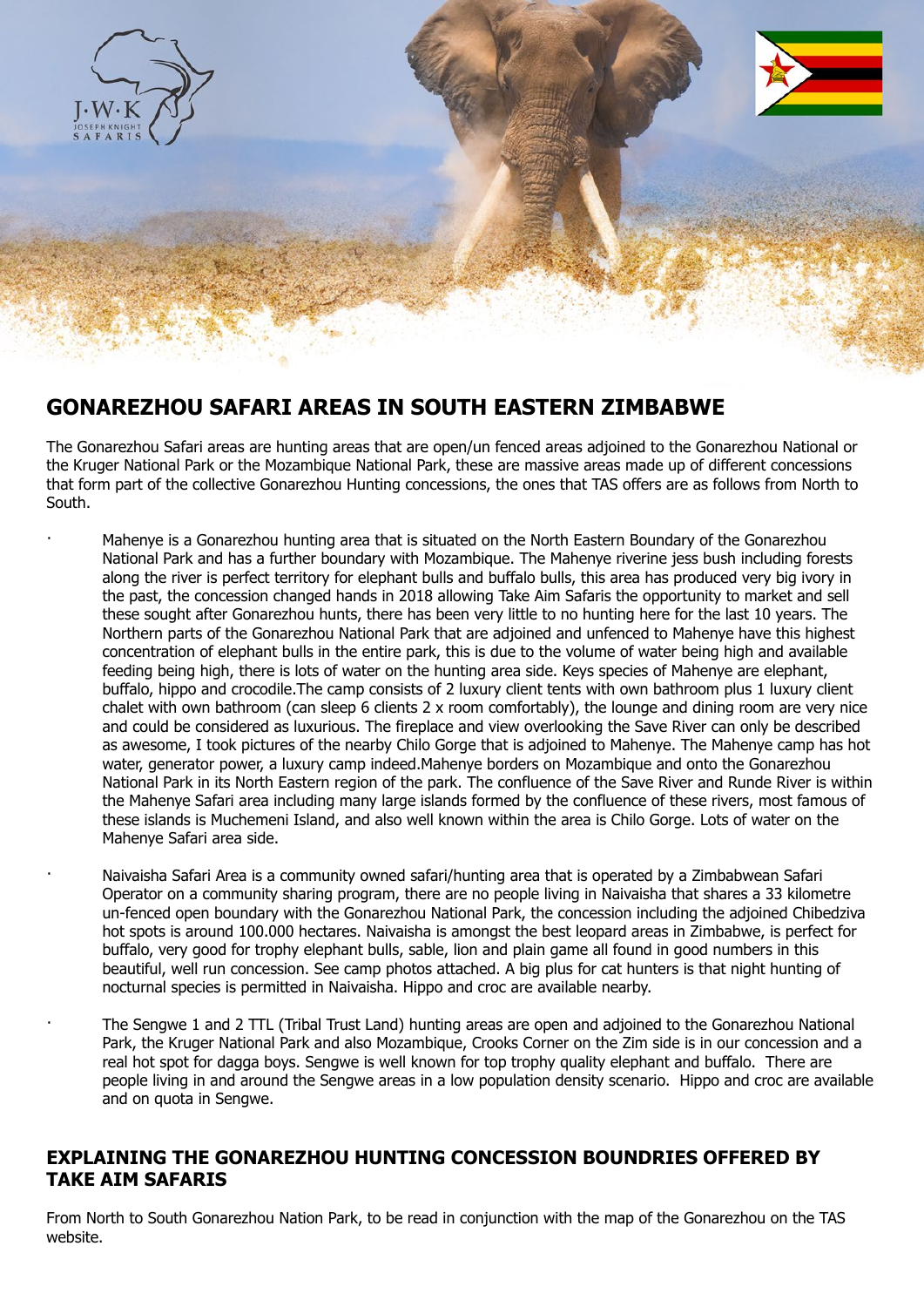

### **MAHENYE:**

Mahenye borders on Mozambique and onto the Gonarezhou National Park in its North Eastern region of the park. The confluence of the Save River and Runde River is within the Mahenye Safari area including many large islands formed by the confluence of these rivers, most famous of these islands is Muchemeni Island, and also well known within the area is Chilo Gorge. Lots of water on the Mahenye Safari area side.

### **NAIVAISHA:**

The central Gonarezhou National Park hunting area Naivaisha is adjoined to the Gonarezhou National Park on the parks Western Boundary by a 33 kilometre boundary road that ends just short of the railway that dissects the bottom portion of the Gonarezhou NP, the Safari area includes portions of Chicombedzi and Gonacudzingwa.

#### **SENGWE 1 AND 2:**

Sengwe 2 starts at the Sango border post (Zimbabwe/Mozambique) where the Sengwe 2 corridor begins that connects the Gonarezhou National Park and the Kruger National Park forming the Transfrontier National Park, this is a vital channel for elephant and buffalo migration between the national parks, this corridor is within the hunting area, Sengwe 2 continues right down to the Limpopo River that is the International boundary between Zimbabwe and South Africa, this is our open and unfenced boundary with the Kruger National Park that starts at the Mozambique/RSA/Zim border and extends back into our Sengwe 1 boundary starting point at the Bubye River that flows into the Limpopo River. Sengwe 1 and 2 merge halfway between the Bubye River and Crooks corner boundary along the Limpopo River.



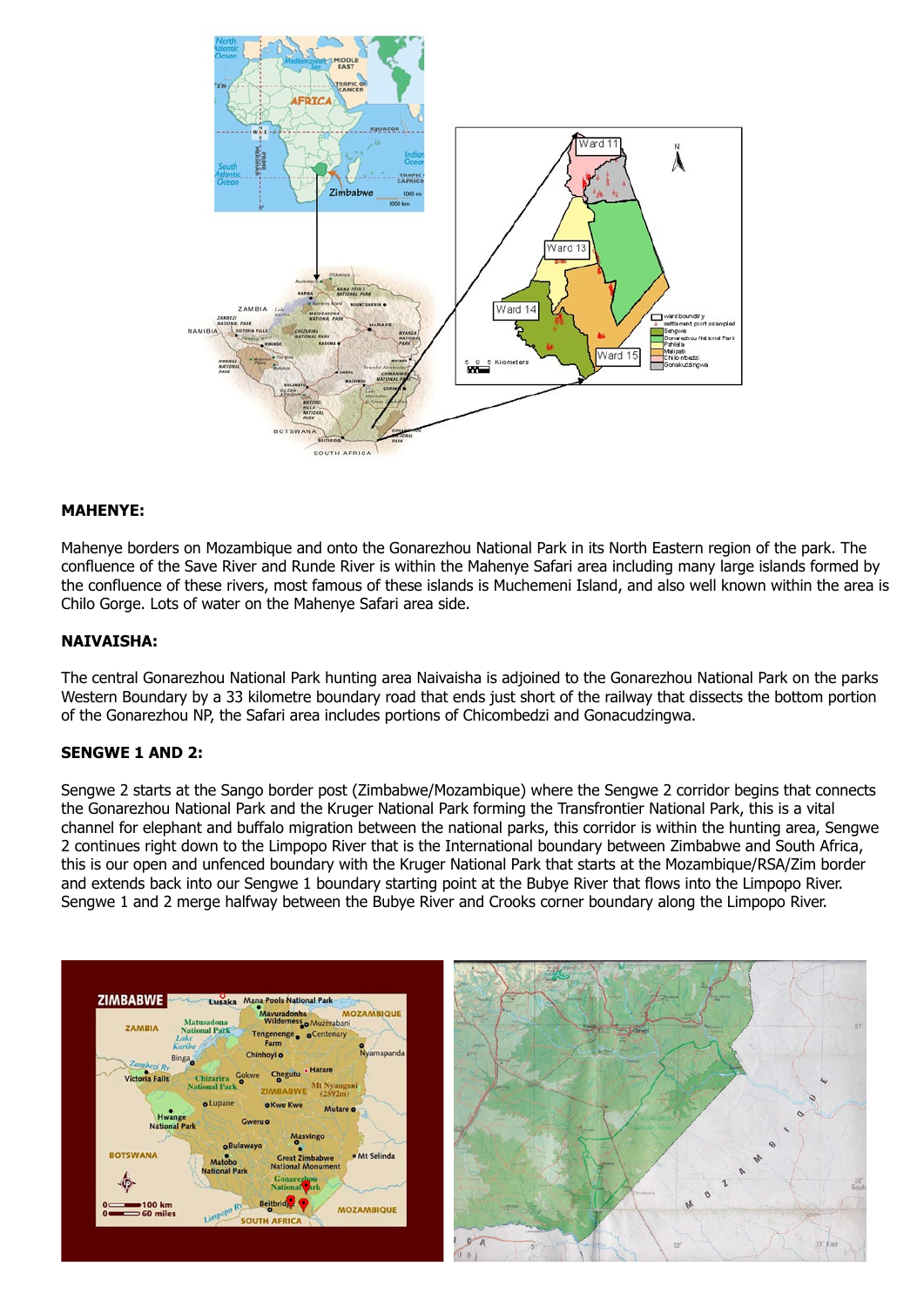## **MAHENYE**

The camp consists of 2 luxury client tents with own bathroom plus 1 luxury client chalet with own bathroom (can sleep 6 clients 2 x room comfortably), the lounge and dining room are very nice and could be considered as luxurious. The fireplace and view overlooking the Save River can only be described as awesome, I took pictures of the nearby Chilo Gorge that is adjoined to Mahenye. The Mahenye camp has hot water, generator power, a luxury camp indeed.



## **NAIVAISHA**

Located between Chiredzi and Mabalauta National Parks office nestled into Gonarezhou National Park and has a 33 kilometre unfenced shared boundary with the National Park.



## **KWALA-KWALA / SENGWE 1**

Located in the Southernmost tip of Zimbabwe on the Limpopo River that is the border between Kruger Park and Zimbabwe this magnificent location allows free roaming for animals between Kruger and the hunting concession, a truly beautiful place to hunt and can be described as a part of the Kruger Park.